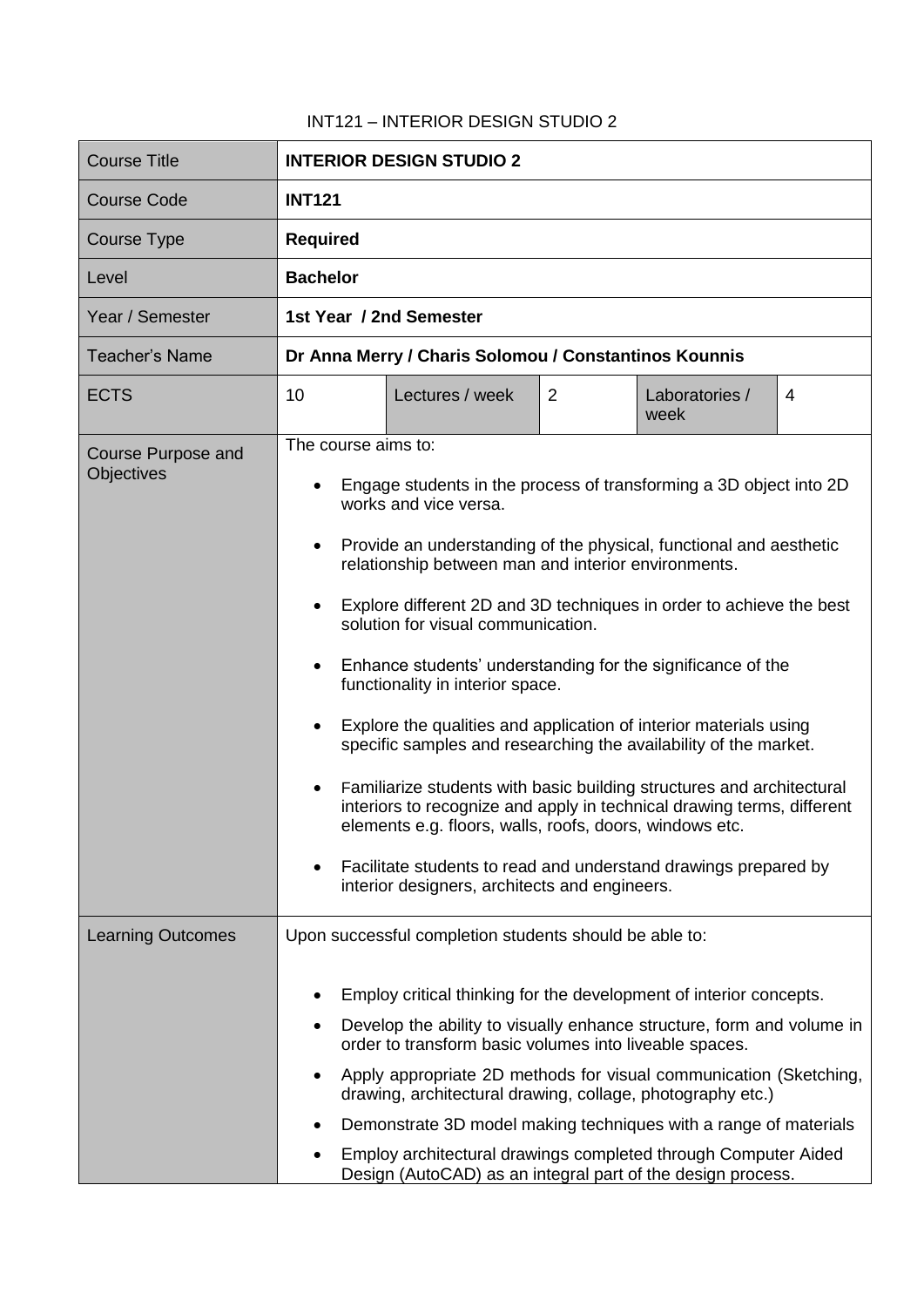|                             | Develop the ability to describe structure, form, volume, layout and<br>residential design details through architectural drawing e.g. floors,<br>walls, roofs, doors, windows, furniture, fixtures and fittings etc.<br>Identify with current trends in the field of Interior Design<br>$\bullet$                                                                                                                                                          |          |     |  |  |
|-----------------------------|-----------------------------------------------------------------------------------------------------------------------------------------------------------------------------------------------------------------------------------------------------------------------------------------------------------------------------------------------------------------------------------------------------------------------------------------------------------|----------|-----|--|--|
| Prerequisites               | <b>INT111</b>                                                                                                                                                                                                                                                                                                                                                                                                                                             | Required | Yes |  |  |
| <b>Course Content</b>       | As a continuation Interior Design Studio 1, the subject promotes the need of<br>interior environments, in order to create and invent unique design solutions,<br>which can be applied in real life. Students will design and develop a residential<br>space based on the design concept produced during Studio 1.                                                                                                                                         |          |     |  |  |
|                             | The course concentrates on the conceptualization and analysis of two-<br>dimensional drawings exploring: line, texture, colour, light, functionality and<br>layout. As well as experimentation with design elements in three-dimensional<br>contexts. Students will be provided with workshops on interior model making<br>and the use of various materials suitable for such representation.                                                             |          |     |  |  |
|                             | In addition, students will familiarize with basic building structures and interior<br>layouts to recognize and apply in technical drawing terms e.g. furniture,<br>sanitary ware, kitchens, doors, walls, roofs, windows, stairs etc. Course work<br>introduces a series of exercises through the use of Computer Aided Design.<br>Skills gained end in the accumulation of skills necessary to depict a fully<br>functioning residential interior space. |          |     |  |  |
|                             | The course provides further knowledge in photography allowing students to<br>fully present their interior spaces through the manipulation of scale. In<br>addition, the use of computer aided design software provides opportunities to<br>enhance these images through the addition of human figures, backgrounds,<br>natural elements and manipulation of light etc.                                                                                    |          |     |  |  |
|                             | Finally, students enhance presentation techniques and 2D layout which allow<br>them to present their work within a professional context.<br>Studio work is carried out involving the whole group and takes place within<br>the whole spectrum of the duration of the course as this is allocated on the<br>weekly schedule. Studio work also includes interim and final critiques.                                                                        |          |     |  |  |
|                             |                                                                                                                                                                                                                                                                                                                                                                                                                                                           |          |     |  |  |
| <b>Teaching Methodology</b> | Extended project briefings<br>$\bullet$<br>Visualising skills workshops<br>٠<br>Demonstrations and discussions on critical parts of the subject<br>٠<br><b>Exercises</b><br>$\bullet$<br><b>Illustrated lectures</b><br>Group critiques<br>٠<br>Student centred practical work<br>٠<br>Personal research, realization and manipulation in project work                                                                                                    |          |     |  |  |
| Bibliography                | Drawing for Interior Design, Drew Plubkett, Laurence King, (2014)<br>1.<br>Interior Design Illustrated, Francis, D, K, Ching, John Wiley & Sons,<br>2.<br>(2018)                                                                                                                                                                                                                                                                                          |          |     |  |  |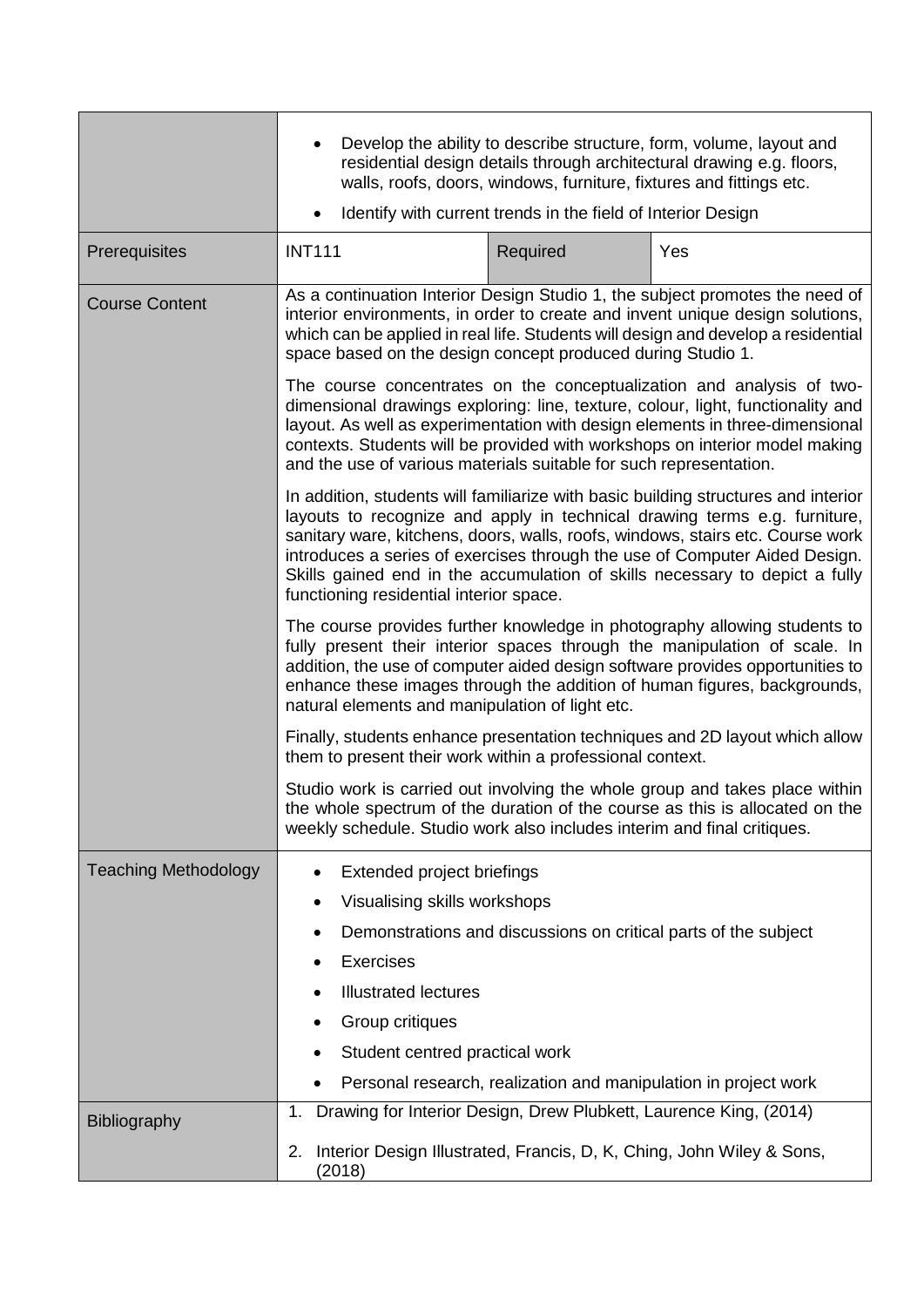| 3. Drawing for Interior Designers, Gilles Ronin, Bloomsbury, (2010)                                                                                                                                |
|----------------------------------------------------------------------------------------------------------------------------------------------------------------------------------------------------|
| Interior Design, Jenny Gibbs, Laurence King, (2010)<br>4.                                                                                                                                          |
| 5. Interior Design Fundamentals, Steven B. Webber, Bloomsbury Publishing<br>Incorporated (2019) ISBN9781501327087                                                                                  |
| The Interior Design Reader, Judith Gura and Sarah Falls (2021) Allworth,<br>6.<br>ISBN9781621535072                                                                                                |
| 7. Building the New Millenium: Architecture at the Start of the 21st Century,<br>Phaidon Press (2009)                                                                                              |
| 8. The Interior Design Handbook, Frida Ramstedt, Penguin Books, (2020)<br>ISBN9780241438114                                                                                                        |
| 9. Architects' Data, By Ernst Neufert and Peter Neufert, (2012) ISBN13<br>9781405192538.                                                                                                           |
| 10. Human Dimension And Interior Space, By Martin Zelnik and Julius<br>Panero (1979) ISBN13 9780823072712.                                                                                         |
| 11. Architectural Drawing Course: Tools and Techniques for 2D and 3D<br>Representation, by Mo Zell (2008) ISBN13 9780764138140.                                                                    |
| 12. Basics Interior Architecture 03: Drawing Out the Interior, by Ro<br>Spankie (2009) ISBN13 9782940373888.                                                                                       |
| 13. Architectural Model making, Nick Dunn, Laurence King, (2014)                                                                                                                                   |
| 14. Model Making: Conceive, Create and Convince, Bernard Otte, Frame<br>Publishers (2014) ISBN9789491727276                                                                                        |
| 15. The Interior Design Reference & Specification Book updated & revised:<br>Everything Interior Designers Need to Know Every Day, Chris GrimleY<br>and Mimi Love, Rockport Publishers Inc. (2013) |
| Visual contemporary references in the form of magazines like:                                                                                                                                      |
| Domus, Wallpaper, Ottagono, Mark and Frame                                                                                                                                                         |
| References should also include websites and online magazines with<br>suggestions of:                                                                                                               |
| www.worldarchitecturenews.com<br>www.designboom.com<br>www.arcspace.com<br>www.archdaily.com<br>www.dezeen.com<br>www.yatzer.com                                                                   |
| www.dexigner.com<br>www.mocoloco.com                                                                                                                                                               |